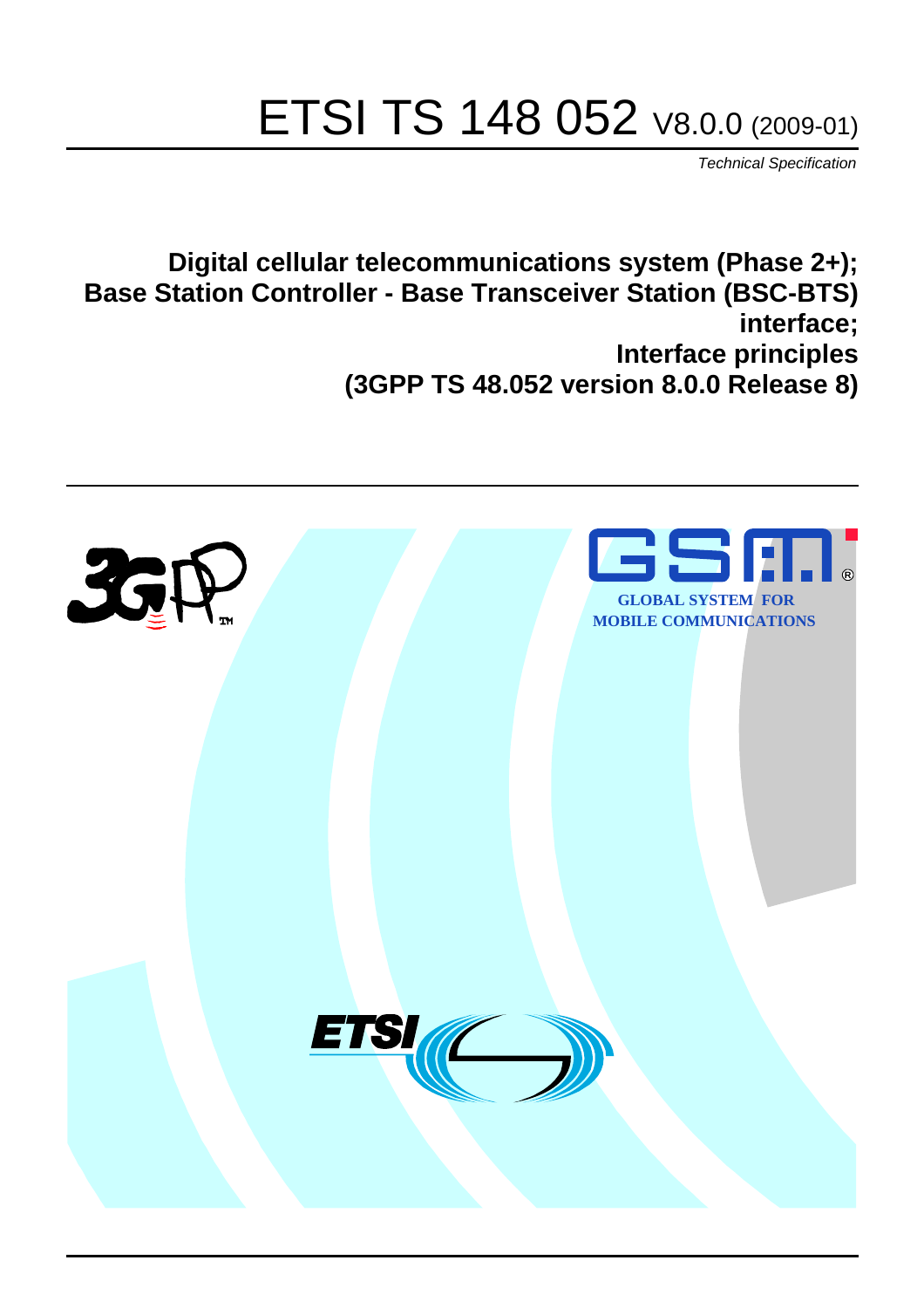Reference RTS/TSGG-0248052v800

> Keywords GSM

#### *ETSI*

#### 650 Route des Lucioles F-06921 Sophia Antipolis Cedex - FRANCE

Tel.: +33 4 92 94 42 00 Fax: +33 4 93 65 47 16

Siret N° 348 623 562 00017 - NAF 742 C Association à but non lucratif enregistrée à la Sous-Préfecture de Grasse (06) N° 7803/88

#### *Important notice*

Individual copies of the present document can be downloaded from: [http://www.etsi.org](http://www.etsi.org/)

The present document may be made available in more than one electronic version or in print. In any case of existing or perceived difference in contents between such versions, the reference version is the Portable Document Format (PDF). In case of dispute, the reference shall be the printing on ETSI printers of the PDF version kept on a specific network drive within ETSI Secretariat.

Users of the present document should be aware that the document may be subject to revision or change of status. Information on the current status of this and other ETSI documents is available at <http://portal.etsi.org/tb/status/status.asp>

If you find errors in the present document, please send your comment to one of the following services: [http://portal.etsi.org/chaircor/ETSI\\_support.asp](http://portal.etsi.org/chaircor/ETSI_support.asp)

#### *Copyright Notification*

No part may be reproduced except as authorized by written permission. The copyright and the foregoing restriction extend to reproduction in all media.

> © European Telecommunications Standards Institute 2009. All rights reserved.

**DECT**TM, **PLUGTESTS**TM, **UMTS**TM, **TIPHON**TM, the TIPHON logo and the ETSI logo are Trade Marks of ETSI registered for the benefit of its Members.

**3GPP**TM is a Trade Mark of ETSI registered for the benefit of its Members and of the 3GPP Organizational Partners. **LTE**™ is a Trade Mark of ETSI currently being registered

for the benefit of its Members and of the 3GPP Organizational Partners.

**GSM**® and the GSM logo are Trade Marks registered and owned by the GSM Association.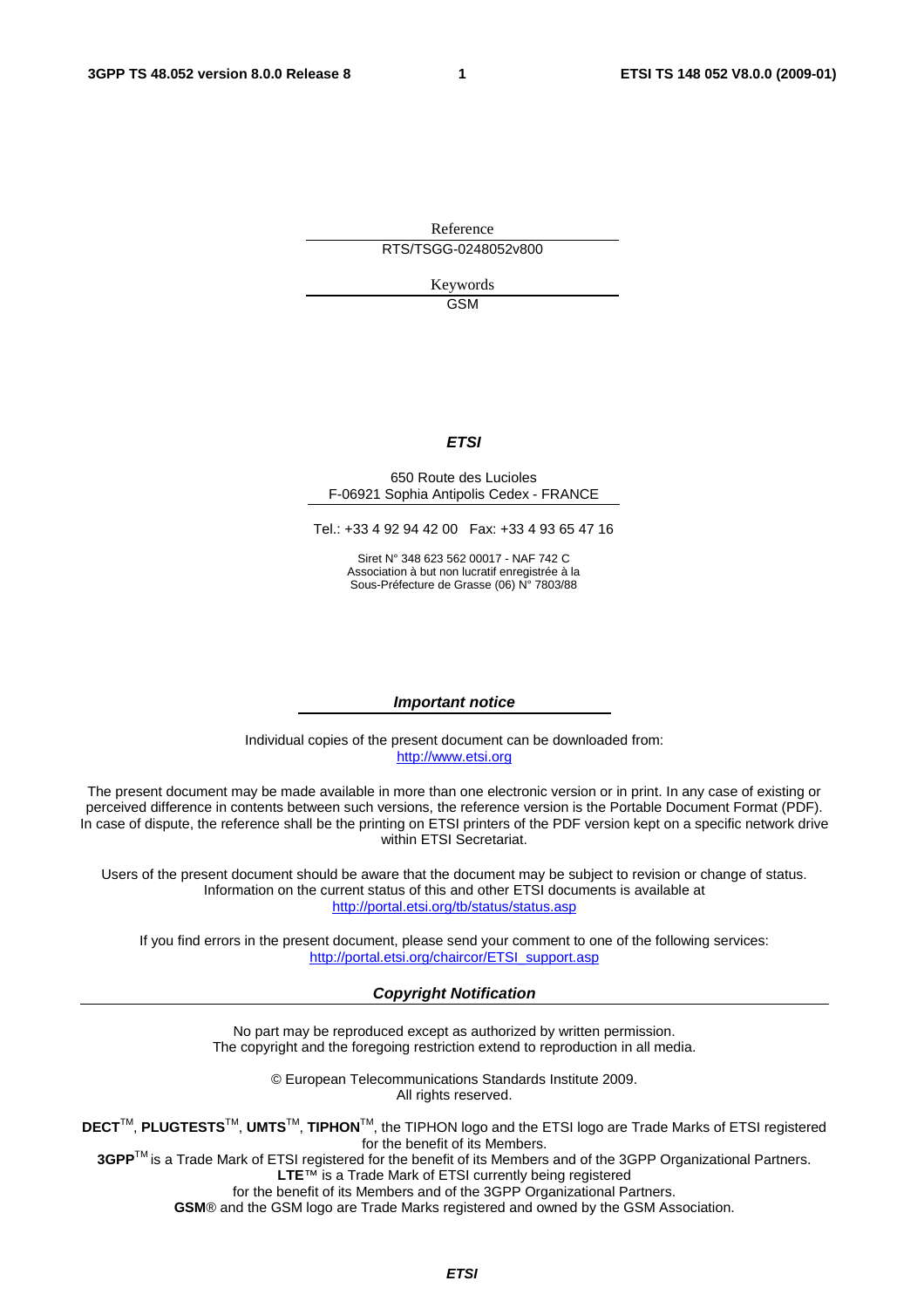### Intellectual Property Rights

IPRs essential or potentially essential to the present document may have been declared to ETSI. The information pertaining to these essential IPRs, if any, is publicly available for **ETSI members and non-members**, and can be found in ETSI SR 000 314: *"Intellectual Property Rights (IPRs); Essential, or potentially Essential, IPRs notified to ETSI in respect of ETSI standards"*, which is available from the ETSI Secretariat. Latest updates are available on the ETSI Web server ([http://webapp.etsi.org/IPR/home.asp\)](http://webapp.etsi.org/IPR/home.asp).

Pursuant to the ETSI IPR Policy, no investigation, including IPR searches, has been carried out by ETSI. No guarantee can be given as to the existence of other IPRs not referenced in ETSI SR 000 314 (or the updates on the ETSI Web server) which are, or may be, or may become, essential to the present document.

### Foreword

This Technical Specification (TS) has been produced by ETSI 3rd Generation Partnership Project (3GPP).

The present document may refer to technical specifications or reports using their 3GPP identities, UMTS identities or GSM identities. These should be interpreted as being references to the corresponding ETSI deliverables.

The cross reference between GSM, UMTS, 3GPP and ETSI identities can be found under [http://webapp.etsi.org/key/queryform.asp.](http://webapp.etsi.org/key/queryform.asp)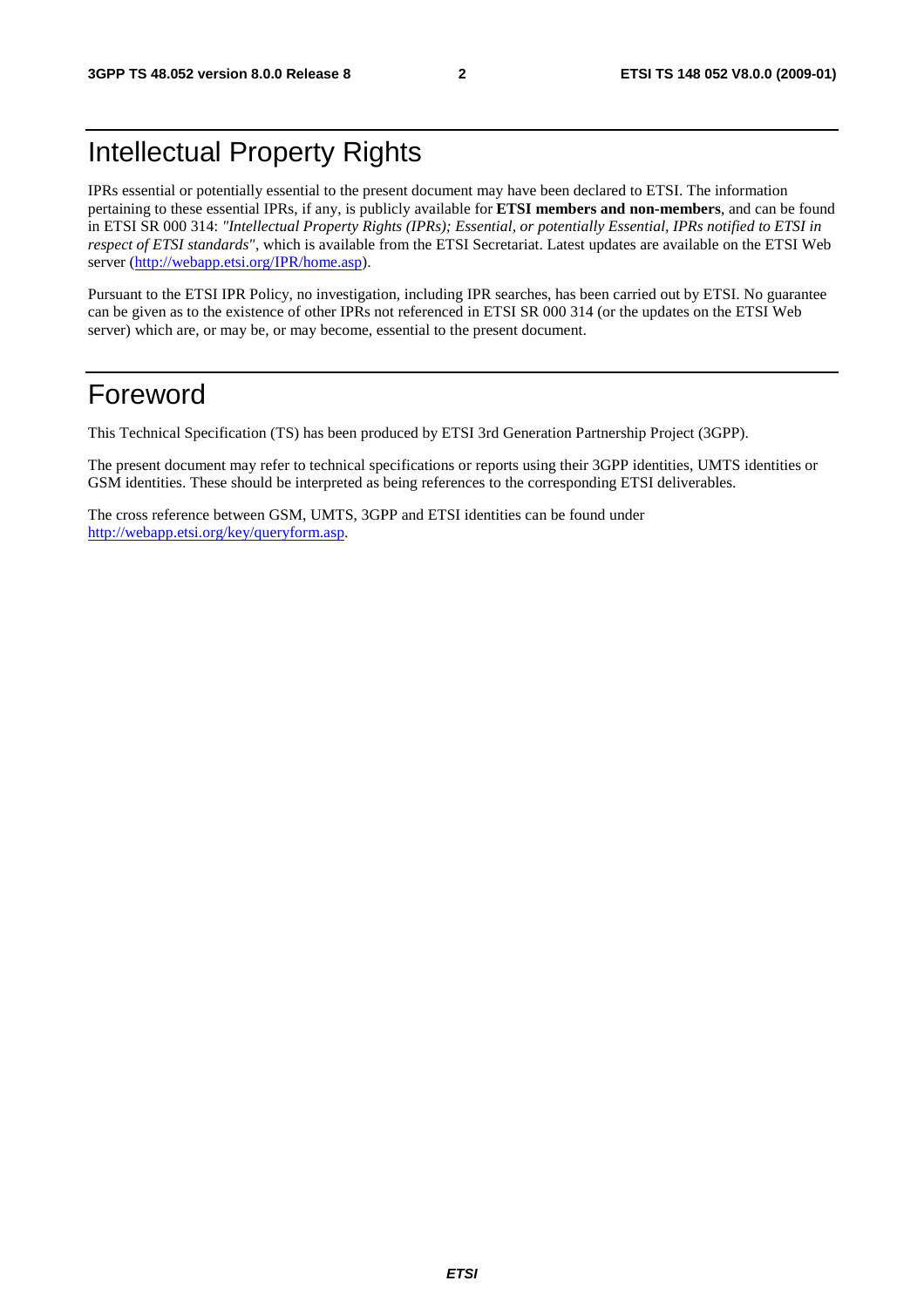#### $\mathbf{3}$

### Contents

| 1              |                               |  |  |  |
|----------------|-------------------------------|--|--|--|
| 2              |                               |  |  |  |
| 3              |                               |  |  |  |
| 3.1            |                               |  |  |  |
| 3.2            |                               |  |  |  |
| 4              |                               |  |  |  |
| 5              |                               |  |  |  |
| 5.1            |                               |  |  |  |
| 5.2            |                               |  |  |  |
| 5.3            |                               |  |  |  |
| 5.3.1<br>5.3.2 |                               |  |  |  |
| 5.3.2.1        |                               |  |  |  |
| 5.3.2.2        |                               |  |  |  |
| 5.3.2.3        |                               |  |  |  |
| 5.3.2.4        |                               |  |  |  |
| 5.3.3          |                               |  |  |  |
| 5.3.4          |                               |  |  |  |
| 5.3.5          |                               |  |  |  |
| 5.3.6          |                               |  |  |  |
| 5.3.7          |                               |  |  |  |
| 5.3.8          |                               |  |  |  |
| 5.3.9          |                               |  |  |  |
| 5.3.10         |                               |  |  |  |
| 5.3.11         |                               |  |  |  |
| 5.3.12         |                               |  |  |  |
| 5.3.13         |                               |  |  |  |
| 5.3.14         |                               |  |  |  |
| 6              |                               |  |  |  |
| 6.1            |                               |  |  |  |
| 6.2            |                               |  |  |  |
| $\tau$         |                               |  |  |  |
| 7.1            |                               |  |  |  |
| 7.2            |                               |  |  |  |
| 7.3            |                               |  |  |  |
|                | <b>Annex A (informative):</b> |  |  |  |
|                |                               |  |  |  |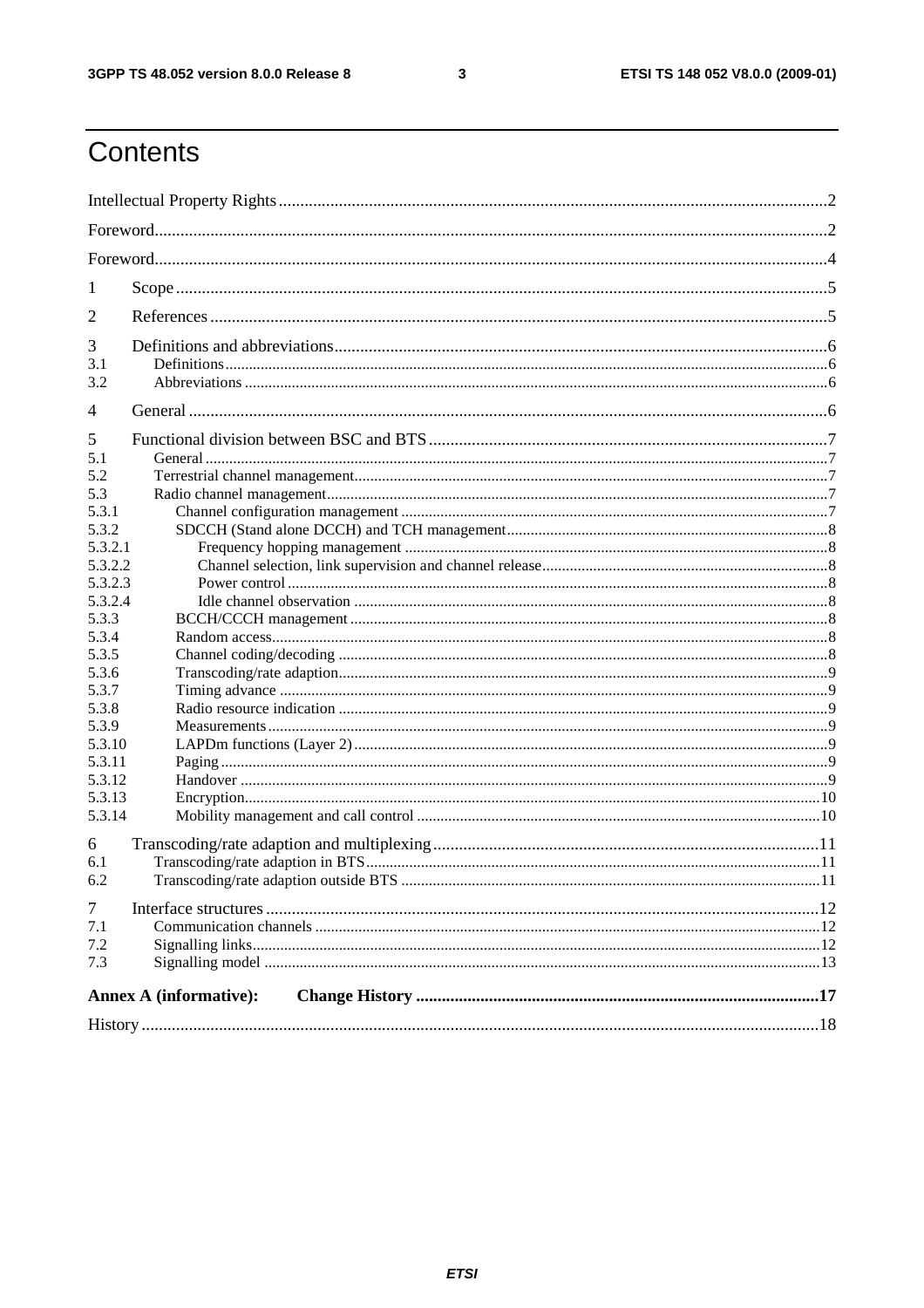### Foreword

This Technical Specification has been produced by the 3<sup>rd</sup> Generation Partnership Project (3GPP).

The contents of the present document are subject to continuing work within the TSG and may change following formal TSG approval. Should the TSG modify the contents of the present document, it will be re-released by the TSG with an identifying change of release date and an increase in version number as follows:

Version x.y.z

where:

- x the first digit:
	- 1 presented to TSG for information;
	- 2 presented to TSG for approval;
	- 3 or greater indicates TSG approved document under change control.
- y the second digit is incremented for all changes of substance, i.e. technical enhancements, corrections, updates, etc.
- z the third digit is incremented when editorial only changes have been incorporated in the document.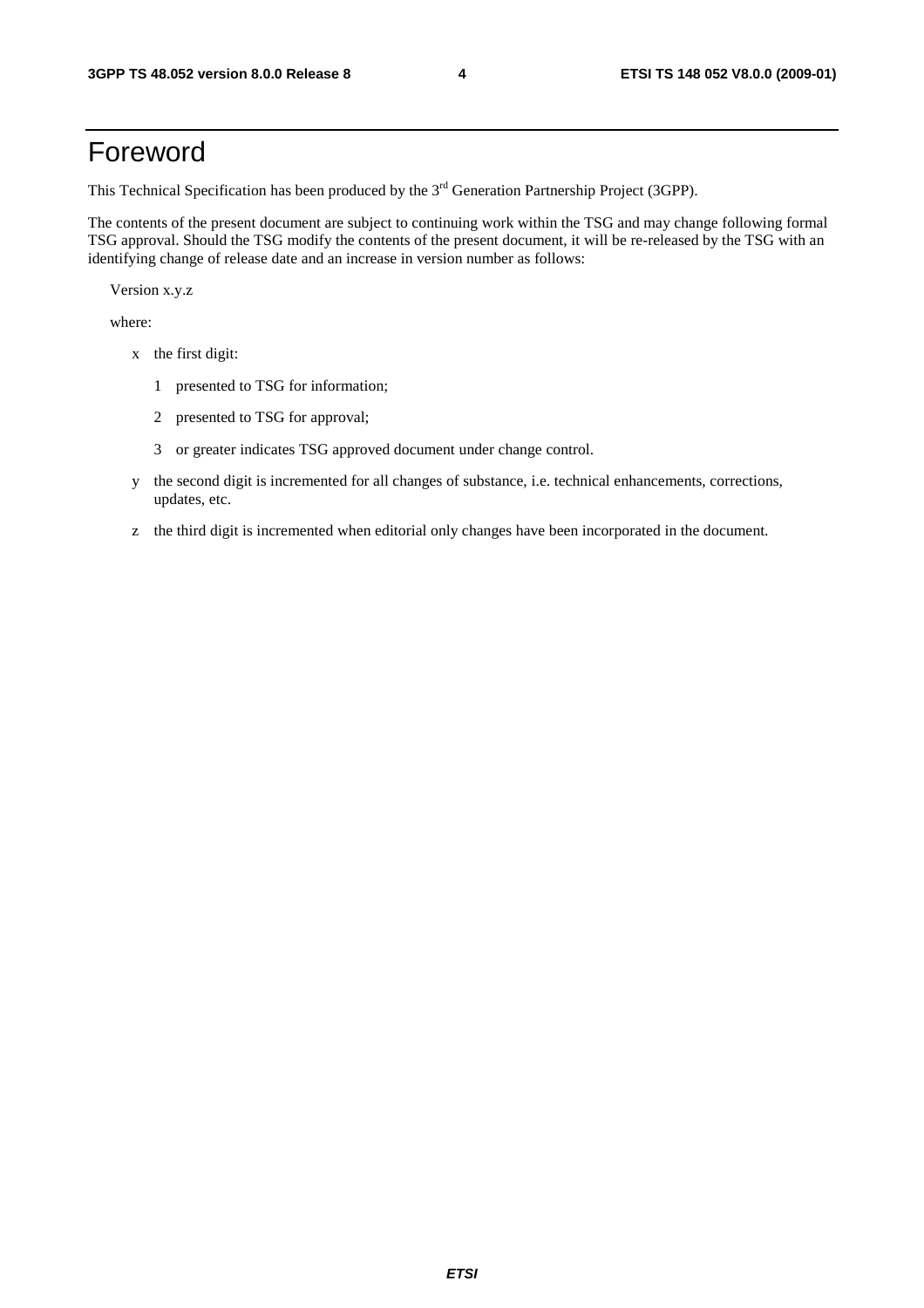### 1 Scope

The use and general aspects of the A-bis interface are given in 3GPP TS 48.051.

The present document gives the principle basis for the rest of the specifications specifying the interface between the Base Station Controller, BSC, and the Base Transceiver Station, BTS, with its transceivers, TRX. These components together form the Base Station System, BSS. (The interface between MSC and the BSS is specified in 3GPP TS 48.001 and 3GPP TS 48.020).

The intention with this interface is to get a unified way of connecting remotely located BTSs/TRXs to a BSC allowing for the interconnection of BSCs and BTSs/TRXs from different manufacturers.

In order to keep the BTS as simple as possible, BTS contains only those functions which have to recide close to the radio interface.

### 2 References

The following documents contain provisions which, through reference in this text, constitute provisions of the present document.

- References are either specific (identified by date of publication, edition number, version number, etc.) or non-specific.
- For a specific reference, subsequent revisions do not apply.
- For a non-specific reference, the latest version applies. In the case of a reference to a 3GPP document (including a GSM document), a non-specific reference implicitly refers to the latest version of that document *in the same Release as the present document*.
- [1] 3GPP TR 21.905: "Vocabulary for 3GPP Specifications".
- [2] 3GPP TS 48.001: "Base Station System Mobile services Switching Centre (BSS MSC) interface; General aspects".
- [3] 3GPP TS 48.002: "Base Station System Mobile-services Switching Centre (BSS MSC) interface Interface principles".
- [4] Void.
- [5] 3GPP TS 48.006: "Signalling transport mechanism specification for the Base Station System Mobile-services Switching Centre (BSS-MSC) interface".
- [6] Void.
- [7] 3GPP TS 48.020: "Rate adaption on the Base Station System Mobile-services Switching Centre (BSS-MSC) interface".
- [8] 3GPP TS 48.051: "Base Station Controller Base Transceiver Station (BSC-BTS) interface; General aspects".
- [9] 3GPP TS 48.058: "Base Station Controller Base Transceiver Station (BSC-BTS) interface; Layer 3 specification".
- [10] 3GPP TS 48.060: "Inband control of remote transcoders and rate adaptors for full rate traffic channels".
- [11] 3GPP TS 48.061: "Inband control of remote transcoders and rate adaptors for half rate traffic channels".
- [12] **Void.**
- [13] 3GPP TS 23.002: "Network Architecture".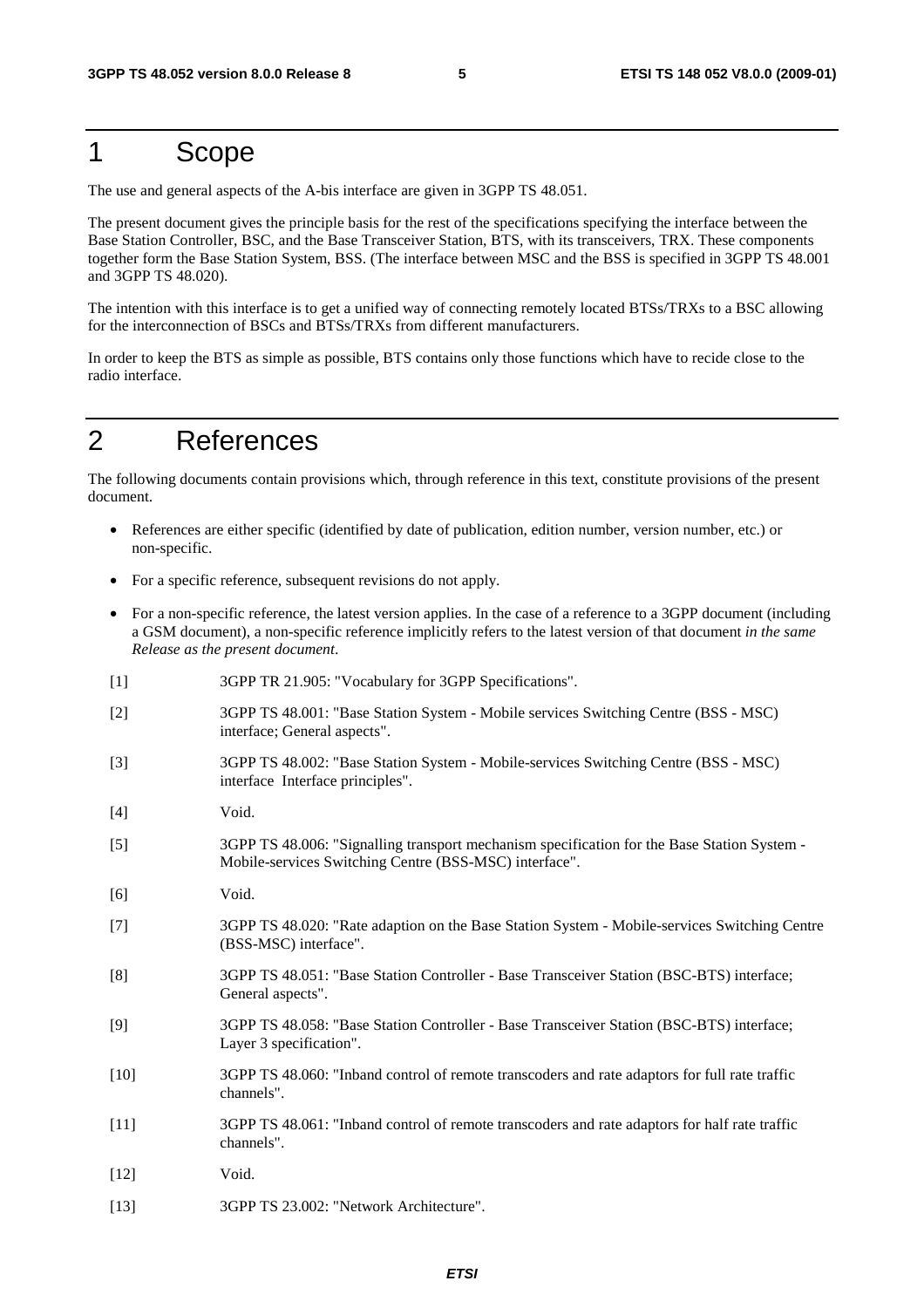### 3 Definitions and abbreviations

### 3.1 Definitions

For the purposes of the present document, the following terms and definitions apply:

**Base Station System (BSS):** system of base station equipment (transceivers, controllers, etc..) which is viewed by the MSC through a single interface as defined by the 3GPP TS 48.0xx series of recommendations, as being the entity responsible for communicating with Mobile Stations in a certain area. The radio equipment of a BSS may cover one or more cells. A BSS may consist of one or more base stations. If an internal interface according to the 3GPP TS 48.05x series at recommendations is implemented, then the BSS shall consist of one Base Station Controller (BSC) and several Base Transceiver Stations (BTSs).

NOTE: The functionality is described in 3GPP TS 48.001.

**Base Station Controller (BSC):** network component in the PLMN with the functions for control of one or more Base Transceiver Stations (BTSs).

**Base Transceiver Station (BTS):** network component which serves one cell, and is controlled by a Base Station Controller. The BTS can consist of one or more TRXs with or without common control equipment.

**Cell:** See 3GPP TS 23.002.

**Transceiver (TRX):** in the GSM PLMN is the functional entity which supports the 8 basic radio channels of the same TDMA-frame.

**Base Control Function (BCF):** functional entity which handles common control functions within a BTS, e.g. frequency hopping sequences etc.

At a multi BTS site, one of the BCFs can also be choosen to perform functions common to the site (e.g. external alarms, power supply, time base).

### 3.2 Abbreviations

For the purposes of the present document, the abbreviations given in 3GPP TR 21.905 apply.

### 4 General

3GPP TS 48.001 and 3GPP TS 48.020 specify the functional split and interface between MSC and the Base Station System, BSS, the A- interface.

The BSS can be further subdivided into one BSC controlling one or more BTSs, each consisting of one or more TRXs. The interface treated by the present document is the interface between a BSC and a BTS. It is denoted the A-bisinterface.

The A-bis-interface is capable of supporting three different internal BTS configurations:

- one single TRX;
- a collection of TRXs where all are served by a common physical connection;
- a collection of TRXs, each served by its own physical connection.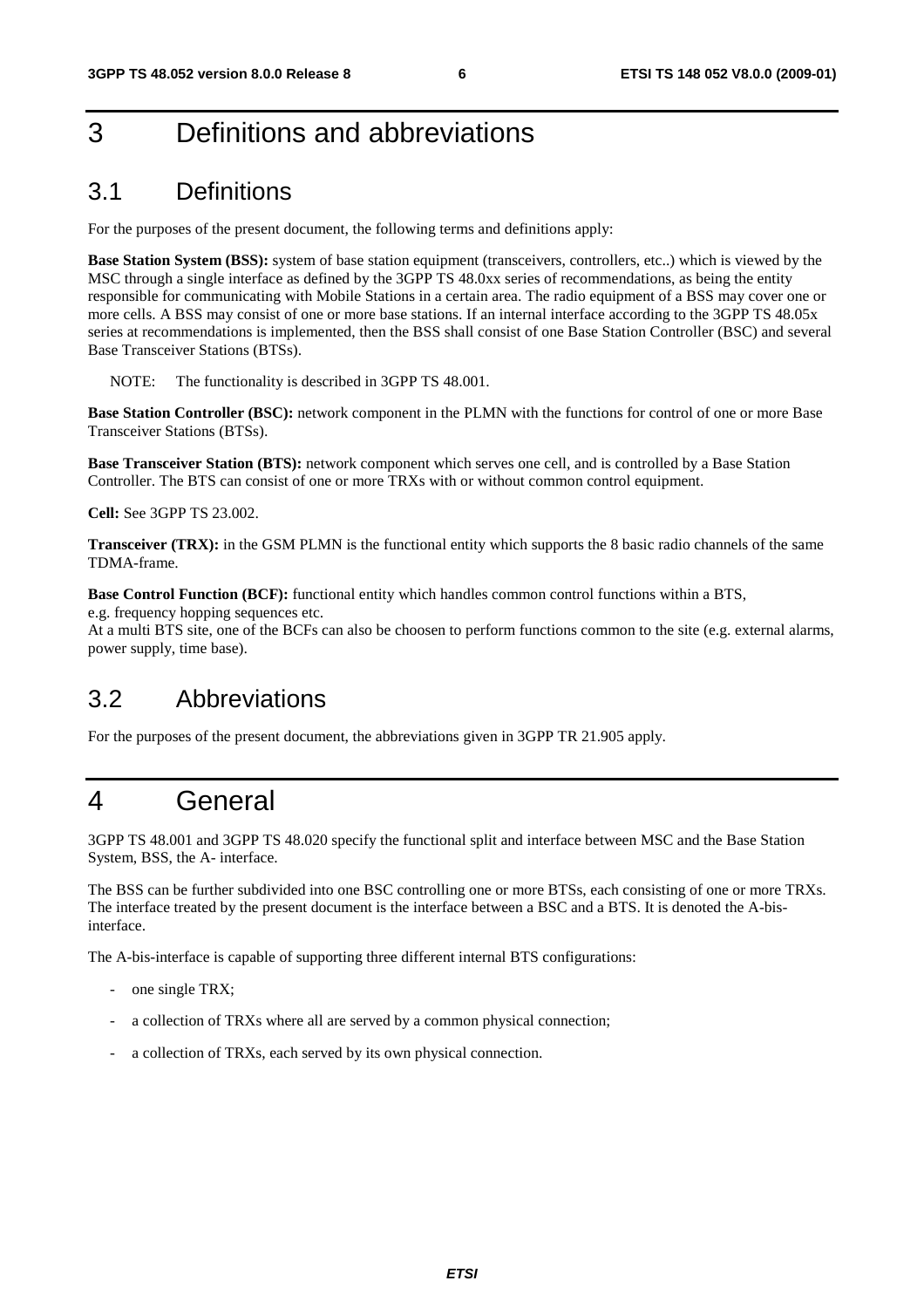Figure 4.1 shows some possible configurations.



**Figure 4.1: BSS Subdivision and Interfaces** 

The present document is based on the use of digital transmission system interfaces, either at 2 048 kbit/s or at 64 kbit/s. Furthermore, the use of a subrate of 16 kbit/s and/or 8 kbit/s is supported for coded speech or rate adapted data.

This interface will support the transcoder positioned either inside or outside BTS. In the latter case, remote control (synchronisation) of the transcoder is used.

### 5 Functional division between BSC and BTS

#### 5.1 General

In Technical Specification 3GPP TS 48.001 the functional division between MSC and BSS is described. This clause describes the further subdivision of functions between BSC and BTS/TRX required for the A-bis interface. A summary can be found in table 5.1. Some general requirements on the functionality of the A-bis interface are also specified.

### 5.2 Terrestrial channel management

There is a unique mapping from traffic channels on the radio path to the terrestrial traffic channels. BSC makes the choice of radio channel and thereby also of the terrestrial channel for a call.

### 5.3 Radio channel management

#### 5.3.1 Channel configuration management

The channel configuration is controlled between the BSC and OMC. Current configuration is downloaded from OMC to BSC which then controls the use of the radio channels (TDMA time slots for BCCH/CCCH, TCHs, SDCCHs etc).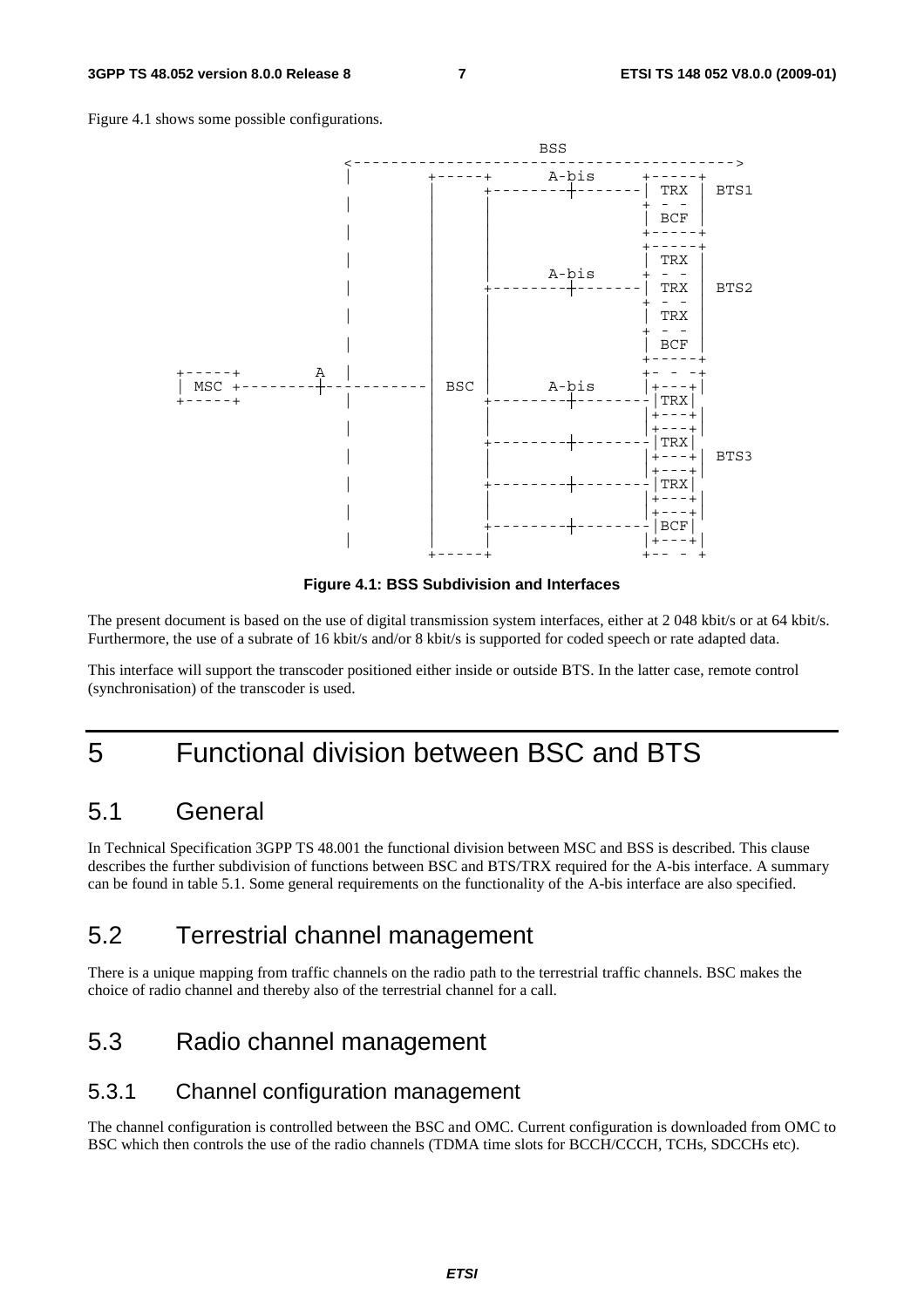#### 5.3.2 SDCCH (Stand alone DCCH) and TCH management

#### 5.3.2.1 Frequency hopping management

The hopping sequences for each BTS (cell) is downloaded from OMC to BSC. It is then the responsibility of BSC to download this information to each BTS and also to send the corresponding BCCH information to be transmitted in the BCCH time slots.

#### 5.3.2.2 Channel selection, link supervision and channel release

These functions are controlled by BSC. For channel selection BSC has to have information on blocked radio channels and also on interference level on idle channels.

In the assignment messages to MS (Immediate Assign, Assign Command and Handover Command), a Starting Time parameter is included. This starting time is based on the frame number on the (new) BTS. Before sending the assign message to MS, BSC has to be informed on the current frame number in BTS.

When assigning a channel, BSC shall inform BTS on relevant parameters, e.g. channel type, channel coding, rate adaption, starting time.

#### 5.3.2.3 Power control

The ordered MS power level is sent in the 16 bit L1-header of SACCH- blocks on the downlink and the actual power level used by MS is reported in the corresponding L1-header on the uplink. This header is inserted (downlink) and extracted (uplink) by BTS/TRX.

The determination of required power level in MS is based on uplink radio measurements made by BTS/TRX and reported to BSC. The basic control of this power is performed by BSC and the dynamic regulation is performed by BSC or optionally by BTS. If BTS supports dynamic MS power regulation, BSC can indicate whether BTS is to regulate the MS power and if so, also the parameters required by BTS.

The required TRX transmission power level on a channel is based on reported measurements performed by MS. The dynamic control of this power is optional. If supported, the basic control is performed by BSC and the dynamic regulation is performed by BSC or optionally by BTS. If BTS supports dynamic TRX transmission power regulation, BSC can indicate whether BTS is to regulate the transmission power and if so, also the parameters required by BTS.

#### 5.3.2.4 Idle channel observation

Idle channels are monitored by BTS.

#### 5.3.3 BCCH/CCCH management

TRX knows the timing of BCCH/CCCH slots (not known by BSC). The actual timing of BCCH/CCCH blocks therefore has to be made by BTS/TRX, including the scheduling of Paging Request messages on paging sub-channels.

BCCH information is downloaded to BTS.

#### 5.3.4 Random access

Detection of a random access attempt has to be made by TRX which then sends a message to BSC containing the required timing advance, the frame number of the access attempt and the 8 bit Channel Request message sent by MS in the access burst. This information is then included by BSC in the following Immediate Assign message sent to MS.

#### 5.3.5 Channel coding/decoding

The error protection coding and decoding is made by BTS/TRX.

Different coding and interleaving schemes are used for speech and data calls. This information has to be signalled from BSC to BTS on a per call basis.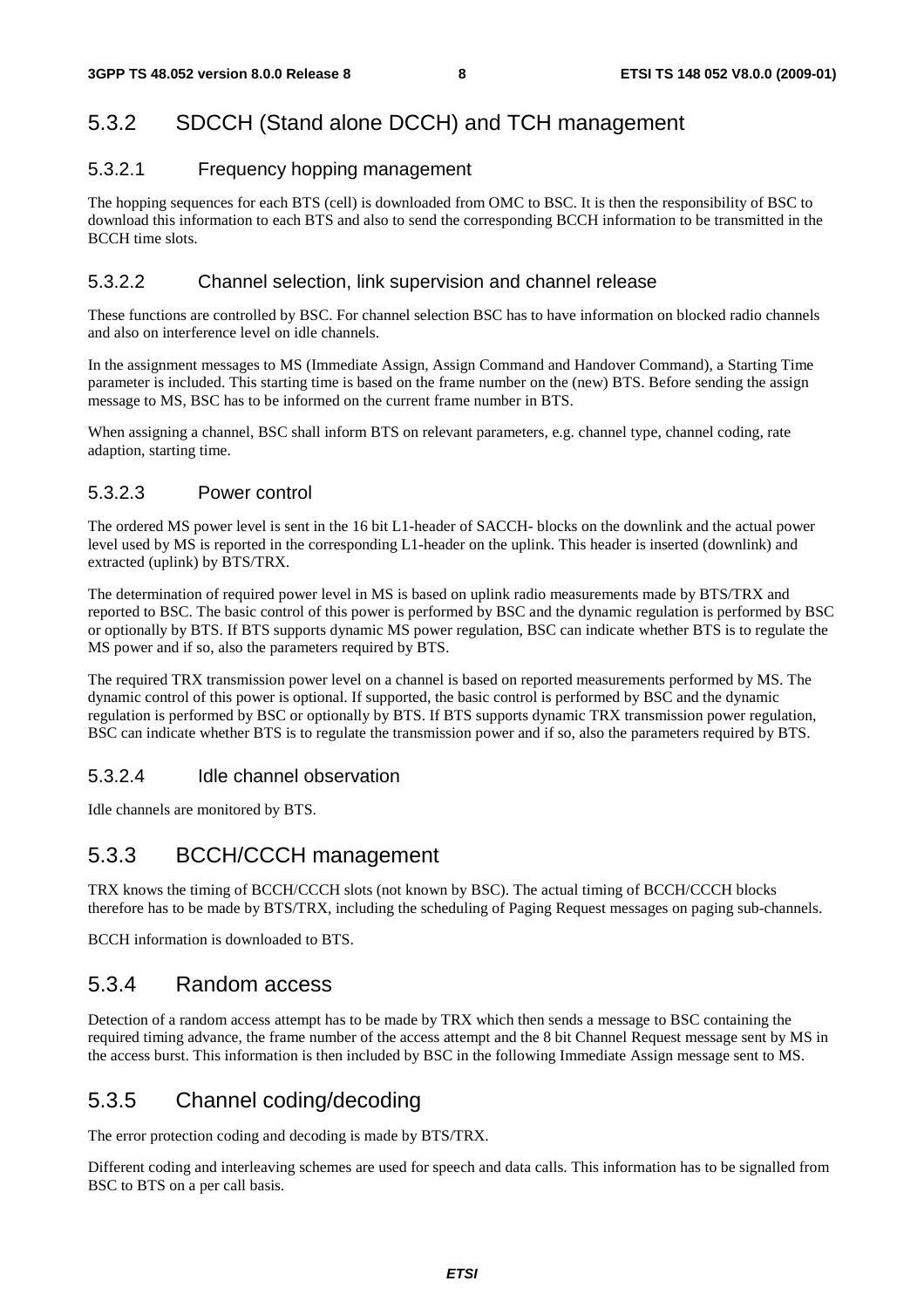#### 5.3.6 Transcoding/rate adaption

The A-bis interface has to allow for the transcoder/rate adaptor being positioned either inside or outside BTS.

#### 5.3.7 Timing advance

Timing advance has to be determined by TRX.

When MS is on a dedicated channel (SDCCH, TCH), the required timing advance (TA) is sent to MS and the actual timing advance is reported by MS in the 16 bit L1-header of the SACCH blocks.

At handover access, TA is determined by TRX and reported to MS in the PHYsical INFOrmation message sent by BTS/TRX.

At random access, TA is determined by TRX but in those cases, TA has to be reported to BSC for inclusion in the IMMediate ASSIGN message sent to MS by BSC.

#### 5.3.8 Radio resource indication

BTS reports on status (interference level, blocking etc.) of idle channels to BSC on a regular basis.

#### 5.3.9 Measurements

MS measures the downlink received level and quality from the serving cell and the received level from surrounding cells. The results from these measurements are reported by MS in Measurement Report messages on SACCH.

Uplink received level and quality are measured by BTS/TRX. The parameters for the uplink measurements are equivalent to the parameters used by MS for the corresponding downlink measurements (averaging period and dynamic range).

The support of forwarding this basic raw measurement data over the A-bis interface is mandatory. Additionally, BTS and BSC may optionally support some pre-processing in BTS of this data.

#### 5.3.10 LAPDm functions (Layer 2)

Layer 2 on the radio interface (LAPDm) is terminated at BTS/TRX. Between BTS and BSC, LAPD is used.

#### 5.3.11 Paging

Paging is initiated by MSC via BSC.

BSC determines the paging group to be used based on IMSI of the MS to be paged. The paging group value is sent to BTS together with the TMSI or IMSI.

Based on the paging group information, BTS/TRX will build the relevant PAGING REQUEST message and execute the transmission of the message in the correct paging sub-channel.

#### 5.3.12 Handover

No handover recognition or decision is made by BTS.

However, BTS/TRX has to detect the handover access made by a handed over MS. BTS/TRX also checks the Handover Reference value sent by MS in the handover access burst against the Handover Reference value received from BSC in the channel activation command. In case of an asynchronous handover, BTS/TRX then builds the PHYsical INFOrmation message (including the Timing Advance value) and sends it to MS. The handover access is also reported to BSC.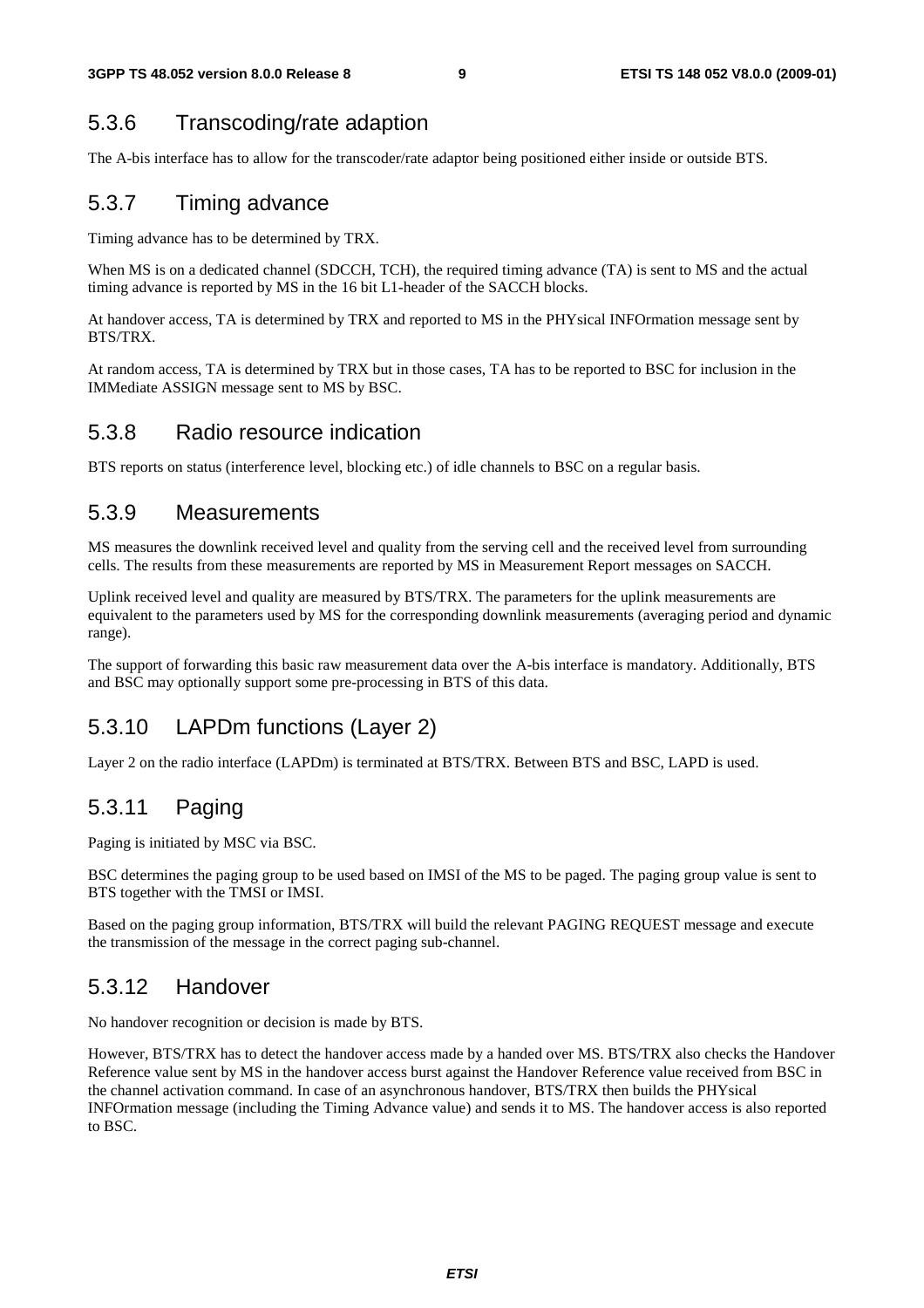### 5.3.13 Encryption

Encryption and decryption is made of the complete outgoing bit stream (except for preambles/synch words). This therefore has to be made by TRX. The encryption key has to be downloaded to BTS/TRX before encryption starts. Special control messages are therefore required between BSC and BTS/TRX.

### 5.3.14 Mobility management and call control

All mobility management and call control functions recide in MSC.

| <b>FUNCTION</b>                                                   |            | Location       |  |  |
|-------------------------------------------------------------------|------------|----------------|--|--|
|                                                                   | <b>BTS</b> | <b>BSC/MSC</b> |  |  |
| TERRESTRIAL CHANNEL MANAGEMENT                                    |            |                |  |  |
| MSC-BSC channels                                                  |            |                |  |  |
| Channel allocation                                                |            | x              |  |  |
| <b>Blocking indication</b>                                        |            | x              |  |  |
|                                                                   |            |                |  |  |
| <b>BSC-BTS</b> channels                                           |            |                |  |  |
| Channel allocation                                                |            | х              |  |  |
| <b>Blocking indication</b>                                        | x          |                |  |  |
|                                                                   |            |                |  |  |
| RADIO CHANNEL MANAGEMENT                                          |            |                |  |  |
| Channel configuration management                                  |            | x              |  |  |
|                                                                   |            |                |  |  |
| <b>Frequency Hopping</b>                                          |            |                |  |  |
| Management                                                        |            | x              |  |  |
| Execution                                                         | x          |                |  |  |
|                                                                   |            |                |  |  |
| <b>TCH management</b>                                             |            |                |  |  |
| Channel allocation (choice)                                       |            | x              |  |  |
| Link supervision                                                  |            | x              |  |  |
| Channel release                                                   |            | x              |  |  |
| Idle channel observation                                          | x          |                |  |  |
| Power control determination<br>(note 3)                           | x          | x              |  |  |
|                                                                   |            |                |  |  |
| SDCCH management (Stand alone DCCH)                               |            |                |  |  |
| <b>SDCCH</b> allocation                                           |            | х              |  |  |
| Link supervision                                                  |            | x              |  |  |
| Channel release                                                   |            | x              |  |  |
| Power control determination<br>(note 3)                           | x          | x              |  |  |
|                                                                   |            |                |  |  |
| <b>BCCH/CCCH</b> management                                       |            |                |  |  |
| Scheduling of messages                                            |            |                |  |  |
| Management                                                        |            | x              |  |  |
| Execution                                                         | х          |                |  |  |
|                                                                   |            |                |  |  |
| Random access                                                     |            |                |  |  |
| Access detection                                                  | x          |                |  |  |
| Immediate assign (access grant)                                   |            | x              |  |  |
|                                                                   |            |                |  |  |
| Channel coding/decoding                                           | Χ          |                |  |  |
|                                                                   |            |                |  |  |
| Transcoding/rate adaption<br>(note 1)                             | x          |                |  |  |
|                                                                   |            |                |  |  |
| Measurements                                                      |            |                |  |  |
| Uplink measuring<br>(note 2)                                      | x          |                |  |  |
| Processing of reports from MS/TRX<br>$\overline{(\text{note 4})}$ | x          | х              |  |  |
| <b>Traffic measurements</b>                                       |            | x              |  |  |
|                                                                   |            |                |  |  |
| Timing advance                                                    |            |                |  |  |
| Calculation                                                       | x          |                |  |  |
| Signalling to MS at random access                                 |            | x              |  |  |

#### **Table 5.1: Summary of functional division between BTS and BSC/MSC**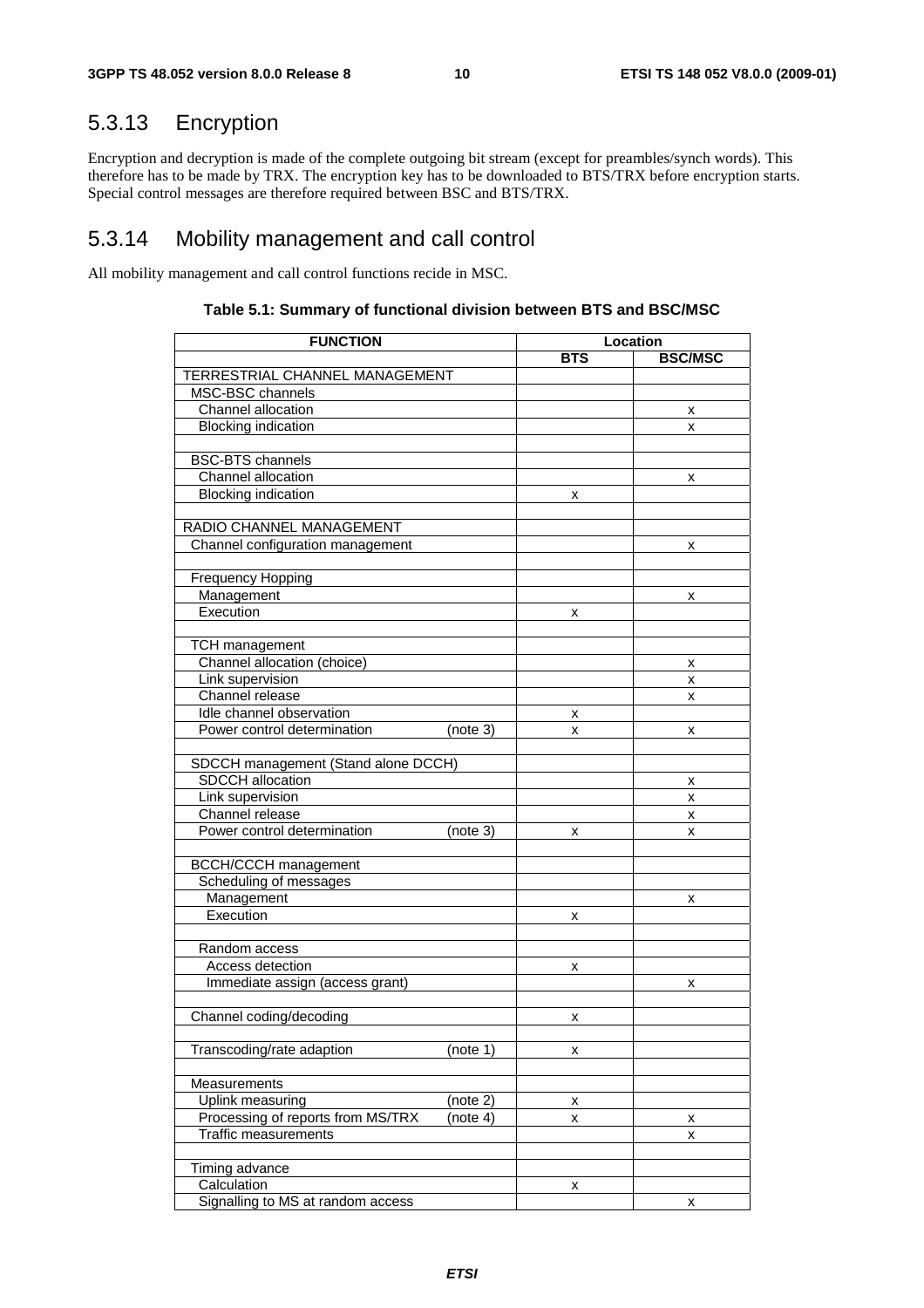| <b>FUNCTION</b>                                                                          | Location   |                |  |  |
|------------------------------------------------------------------------------------------|------------|----------------|--|--|
|                                                                                          | <b>BTS</b> | <b>BSC/MSC</b> |  |  |
| Signalling to MS at handover                                                             | x          |                |  |  |
| Signalling to MS during call                                                             | x          |                |  |  |
|                                                                                          |            |                |  |  |
| Radio resource indication                                                                |            |                |  |  |
| Report status of idle channels                                                           | x          |                |  |  |
|                                                                                          |            |                |  |  |
| LAPDm functions (Layer 2)                                                                | x          |                |  |  |
|                                                                                          |            |                |  |  |
| Encryption                                                                               |            |                |  |  |
| Management                                                                               |            | X              |  |  |
| Execution (Key from BSC)                                                                 | x          |                |  |  |
|                                                                                          |            |                |  |  |
| Paging                                                                                   |            |                |  |  |
| Initiation                                                                               |            | x              |  |  |
| DRX paging                                                                               |            |                |  |  |
| Management                                                                               |            | x              |  |  |
| Execution                                                                                | x          |                |  |  |
|                                                                                          |            |                |  |  |
| Handover                                                                                 |            |                |  |  |
| BSC internal, one cell                                                                   |            | x              |  |  |
| BSC internal, between cells                                                              |            | X              |  |  |
| <b>BSC</b> external                                                                      |            |                |  |  |
| recognition, radio reason                                                                |            | x              |  |  |
| recognition, traffic reason                                                              |            | X              |  |  |
| decision                                                                                 |            | X              |  |  |
| execution                                                                                |            | x              |  |  |
| Handover access detection                                                                | x          |                |  |  |
|                                                                                          |            |                |  |  |
| <b>MOBILITY MANAGEMENT</b>                                                               |            |                |  |  |
| Authentication                                                                           |            | x              |  |  |
| Location updating                                                                        |            | x              |  |  |
|                                                                                          |            |                |  |  |
| <b>CALL CONTROL</b>                                                                      |            | X              |  |  |
| NOTE 1:<br>Although the transcoder is always controlled by the BTS, it can optionally be |            |                |  |  |
| located outside the BTS (e.g. at the BSC or at the MSC site). In that case,              |            |                |  |  |
| remote control is performed by BTS using inchannel signalling.                           |            |                |  |  |
| Including averaging comparable to what is done in the MS.<br>NOTE 2:                     |            |                |  |  |
| The support of power level determination in BTS is optional.<br>NOTE 3:                  |            |                |  |  |
| NOTE 4:<br>The support of forwarding all raw measurement data from MS/TRX over the A-    |            |                |  |  |
| bis interface and the processing of it in BSC is mandatory. The BTS/BSC may              |            |                |  |  |
| additionally support also some pre- processing in BTS of this raw data.                  |            |                |  |  |

### 6 Transcoding/rate adaption and multiplexing

The interface supports two options: transcoding/rate adaption performed in BTS or outside BTS.

### 6.1 Transcoding/rate adaption in BTS

The transcoding of speech to normal 64 kbit/s A-law is performed within BTS.

Data may be rate adapted or submultiplexed to 64 kbit/s circuits.

### 6.2 Transcoding/rate adaption outside BTS

In this case the transcoder/rate adaptor is considered as part of the BSC.

The channel coding/decoding is performed by BTS/TRX. The choice of coding/interleaving has to be signalled from BSC to BTS.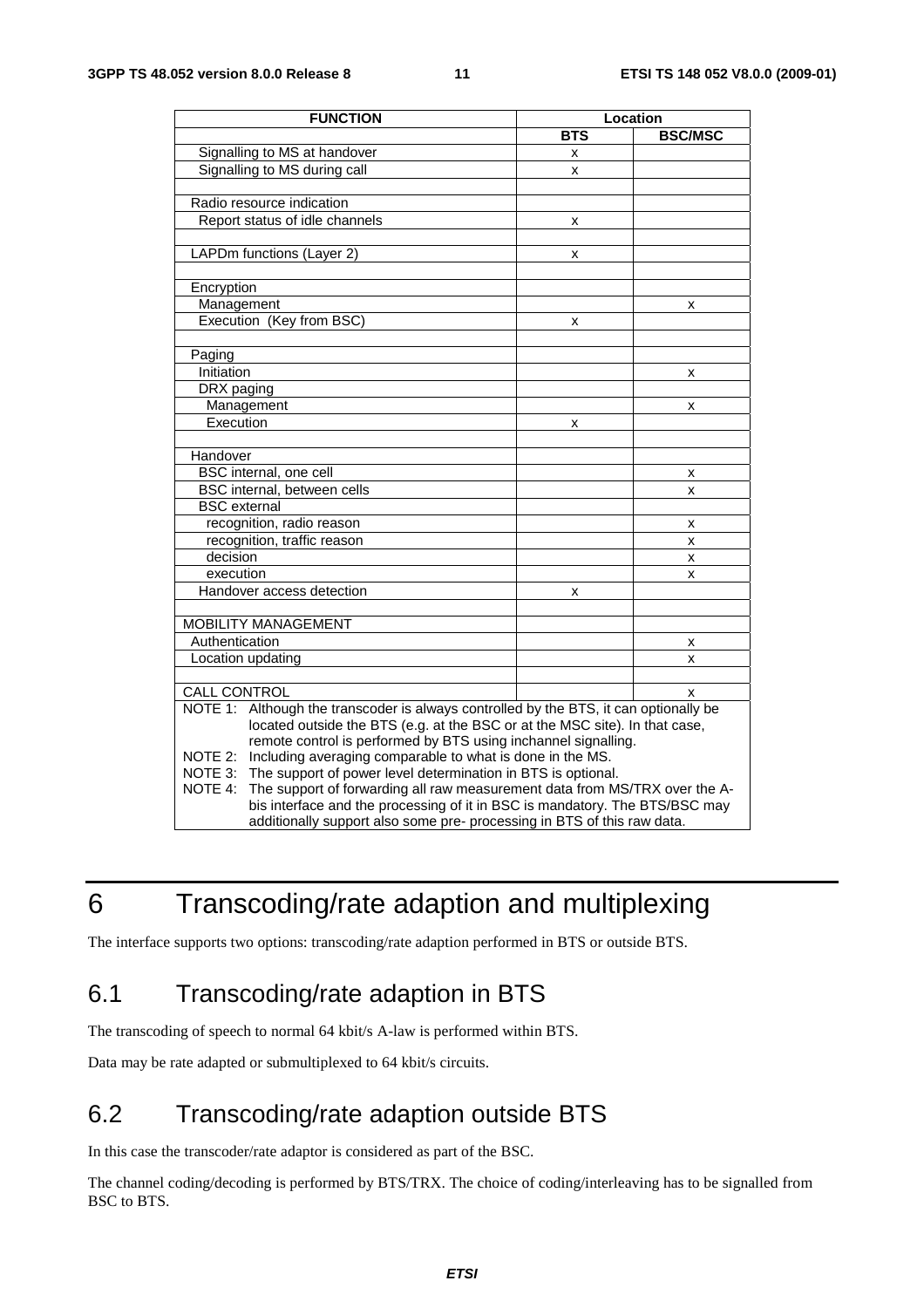The remote speech transcoder has to have knowledge of some radio parameters for an efficient decoding. In addition, the timing of the transcoder has to be aligned with the transmission of the frames over radio such that the frames from BSC arrive synchronized with the transmission over radio (minimizes delay due to remote transcoder). For this control and time alignment of the transcoder, inband signalling is used within a 16 kbit/s or an 8 kbit/s channel carrying speech or data, signalling and synchronisation. This remote control of the transcoder is specified in Technical Specifications 3GPP TS 48.060 (full rate traffic channels, 16 kbit/s submultiplexing only) and 3GPP TS 48.061 (half rate traffic channels, 16 or 8 kbit/s submultiplexing).

For data, rate adaption to subrate 16 or 8 kbit/s is performed within BTS.

For the link BTS-BSC, the following possibilities are foreseen:

- rate adaption of 16 kbit/s or 8 kbit/s speech + control or 16 kbit/s data + control to 64 kbit/s (one radio traffic channel per 64 kbit/s terrestrial channel);
- multiplexing of 16 kbit/s or 8 kbit/s speech + control or 16 kbit/s or 8 kbit/s data + control into one 64 kbit/s channel (up to eight radio traffic channels per 64 kbit/s terrestrial channel).

### 7 Interface structures

#### 7.1 Communication channels

The A-bis interface is considered to have two types of communication channels (see figure 7.1):

- traffic channel (SDC) at 8 kbit/s, 16 kbit/s or 64 kbit/s carrying speech or data of one radio traffic channel (Bm or Lm channel);
- signalling channels (SCH) at 16 kbit/s, 32 kbit/s or 64 kbit/s, carrying signalling information (both BSC-MS and BSC-BTS signalling).



**Figure 7.1: Communication Channel Types** 

### 7.2 Signalling links

The addressing of TRXs and BCF is made using separate TEIs for each TRX and BCF.

Three logical links are defined for each TEI:

- RSL: Radio Signalling Link used for supporting traffic management procedures (MS to network communication). One link per TRX.
- OML: Operations and Maintenance Link used for supporting network management procedures (transferring operations and maintenance messages). One link per TRX and BCF.
- L2ML: Layer 2 Management Link used for transferring layer 2 management messages to TRX or BCF. One link per TRX and BCF.

A logical diagram for the architecture of the signalling links is given in figure 7.2.

Only point to point signalling links are used.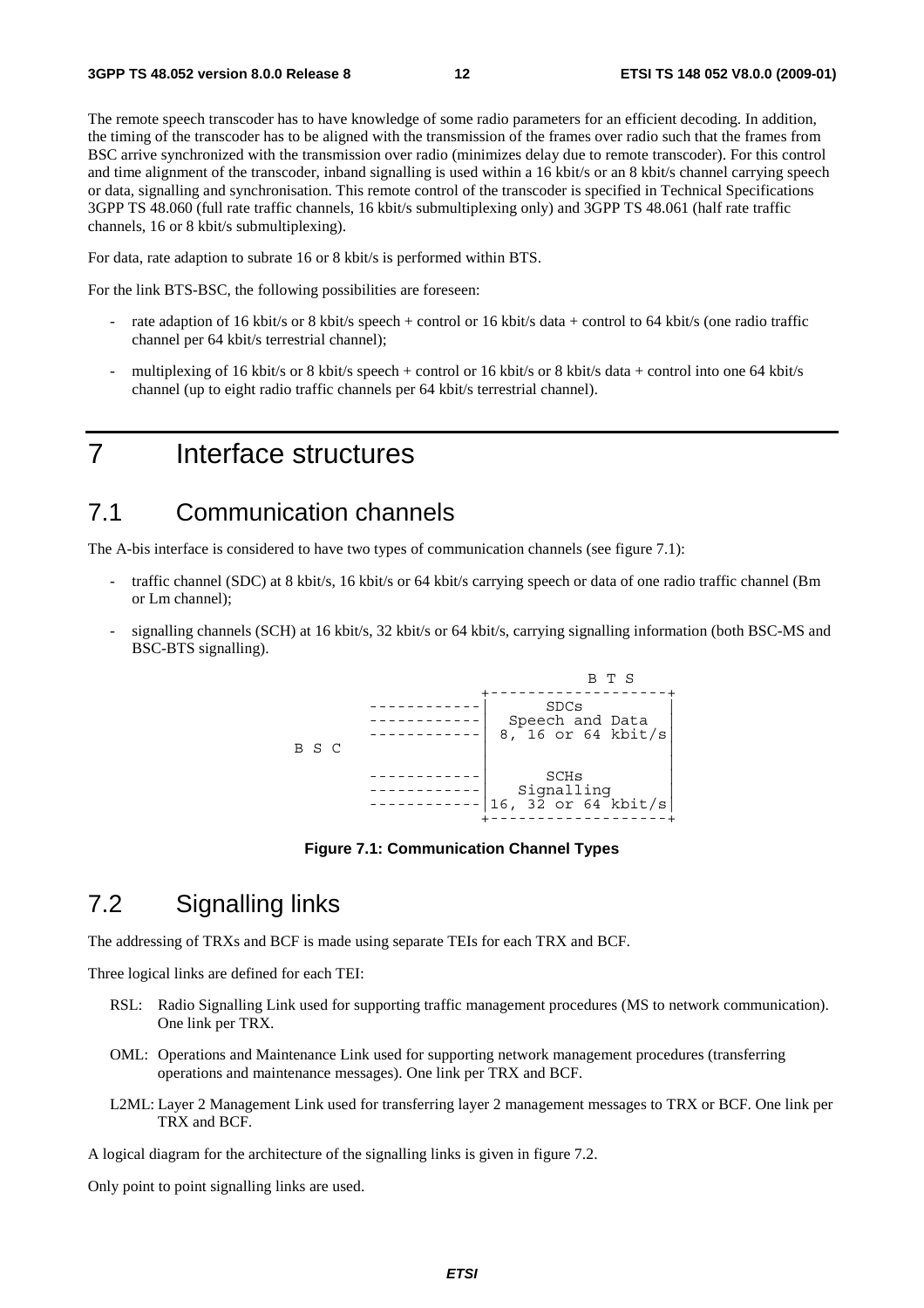SMS messages are also carried on the signalling links.

| <b>BSC</b>             |                                                                                                                        | <b>BTS</b>                                                                                               |
|------------------------|------------------------------------------------------------------------------------------------------------------------|----------------------------------------------------------------------------------------------------------|
|                        | $+ - +$<br>+-------- RSL -------<br>+-------- OML --------------  +-- <br>$L2ML------$<br>$+ - - - - - - - -$<br>$+-+$ | $+ - +$<br>$+ - -$<br>TRX<br>TEI1<br>-----  +--<br>$+ - +$<br>BCF                                        |
| LAYER 2                | $+-+$<br>$RSL$ ------<br>$OML$ --------------<br>$L2ML - -$                                                            | $+ - +$<br>$+--$<br>TRX<br>TEI2<br>$+ - -$<br>$+ - -$                                                    |
| T E I                  | RSL ------<br>$OML$ --------------<br>--------<br>$L2ML-----$                                                          | <b>BCF</b><br>$ -$<br>$+ - - - - \cdot$<br>$+ - -$<br>TRX  <br>TEI3<br>$+ - -$                           |
| MANAGE-<br><b>MENT</b> | $+-+$<br>$+-+$<br>OML<br>$\begin{array}{c} + \end{array}$<br>L2ML<br>- - - - - -<br>$+$<br>$+-+$                       | <b>BCF</b><br>$+ - - +$<br>$+-+$<br>$+ - +$<br>キーーーーーキ<br>BCF<br>TEI4<br>$+ -$<br>$\,$ + $\,$<br>$+ - +$ |
|                        |                                                                                                                        | $\ldots$ BCF                                                                                             |

**Figure 7.2: Logical L2 links of A-bis interface** 

### 7.3 Signalling model

A signalling model for the A-bis interface and its signalling environment can be found in figure 7.3.

CM and MM messages are not interpreted by BSC or BTS. Over the A interface they are tranferred using DTAP (Direct Transfer Application Part) and over the A-bis interface they are transferred as transparent messages.

RR messages are mapped to BSSAP (BSS Application Part) in BSC. In BTS, most of them are handled as transparent messages. However, some of them have to be interpreted by BTS (e.g. random access, start ciphering, paging). The BTSM (BTS Management) entities contain procedures for handling these messages and also other procedures for managing the BTS as defined in Technical Specification 3GPP TS 48.058. In BTS there is a mapping between BTSM and the relevant RR messages over the radio interface (RR').

The Layer 2 protocol over the A-bis interface is based on LAPD. L2 addressing is made to TRX (or BCF) using the TEI of LAPD. Different L2 links are used for traffic management messages (RSL, Radio Signalling Link), network management messages (OML, Operation & Maintenance Link) and L2 management messages (L2ML, Layer 2 Management Link).

A model of Layer 3 for the A-bis interface can be found in figure 7.4.

For traffic management, two types of signalling messages have been defined:

Transparent Messages:Messages which are forwarded by BTS without interpretation or changes.

Non-Transparent Messages:Messages which are sent only between BSC and BTS and which BTS is acting upon or which are the results of BTS actions.

In addition, the messages have been grouped into four main groups: Radio Link Layer Management, Dedicated Channel Management, Common Channel Management and TRX Management messages.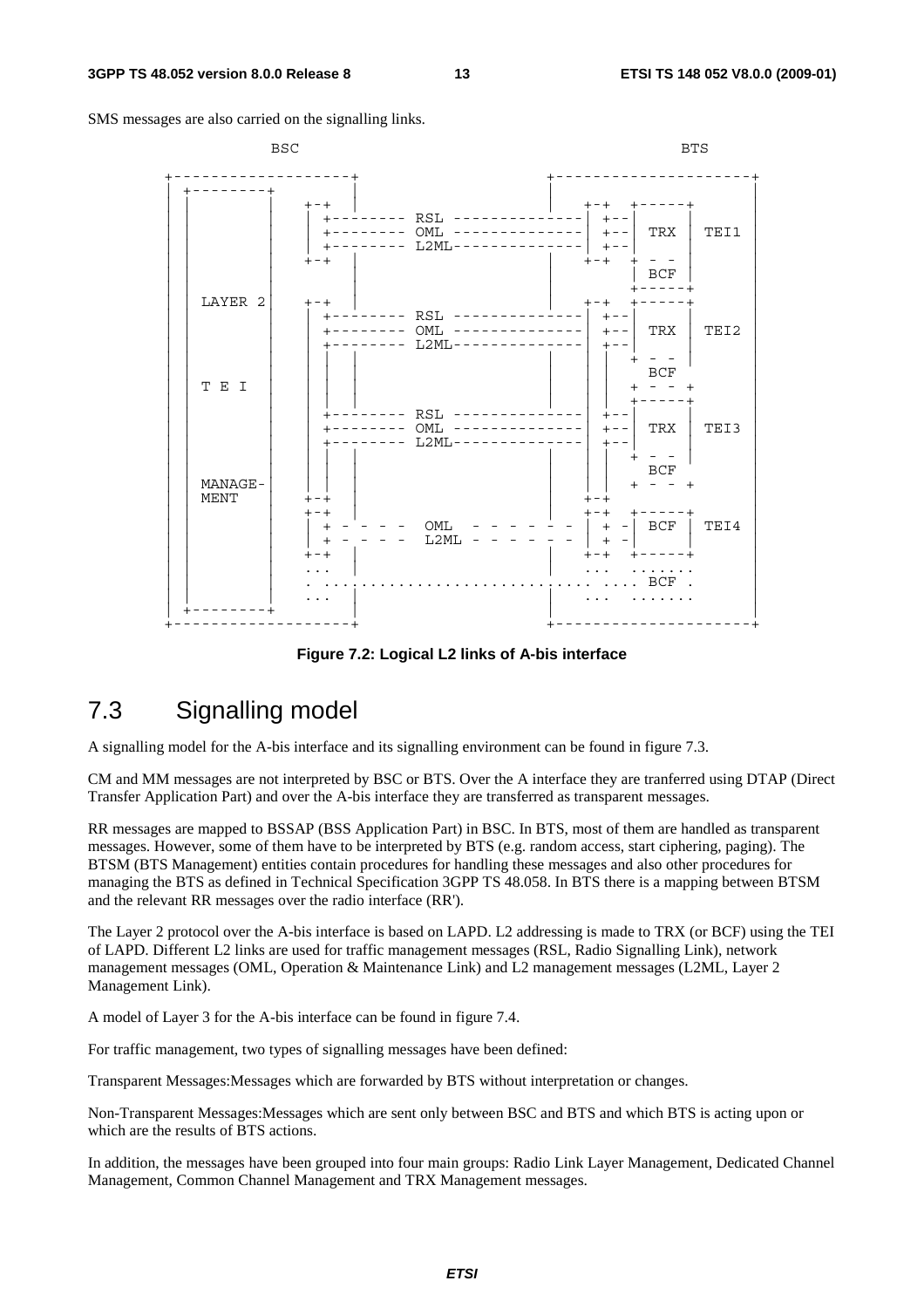Discrimination between these types and groups is based on the Message Discriminator which is sent as the first octet in all messages. Transparent and non-transparent messages are discriminated by a transparancy flag (T-bit) in the Message Discriminator. Transparent messages are merely forwarded to L2 on the radio interface.

In order to address the relevant radio channel, a Channel Number element is included to support the distribution of messages to relevant physical channels on the TRX. A Link Identifier element supports the distribution on logical links/channels on the radio interface (compare the DLCI element of the A interface, 3GPP TS 48.006).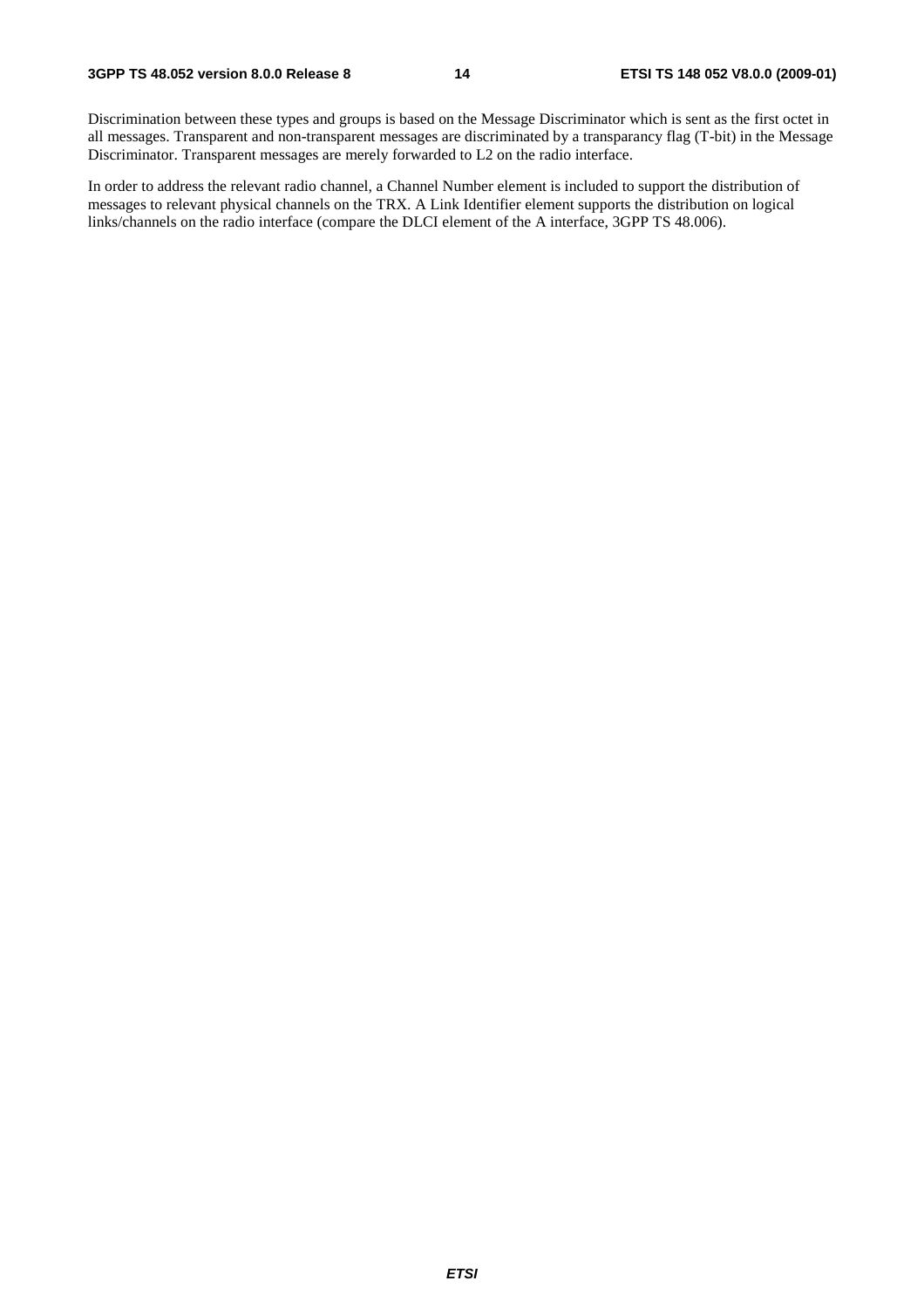

**Figure 7.3: Signalling model for the A-bis interface and its signalling environment**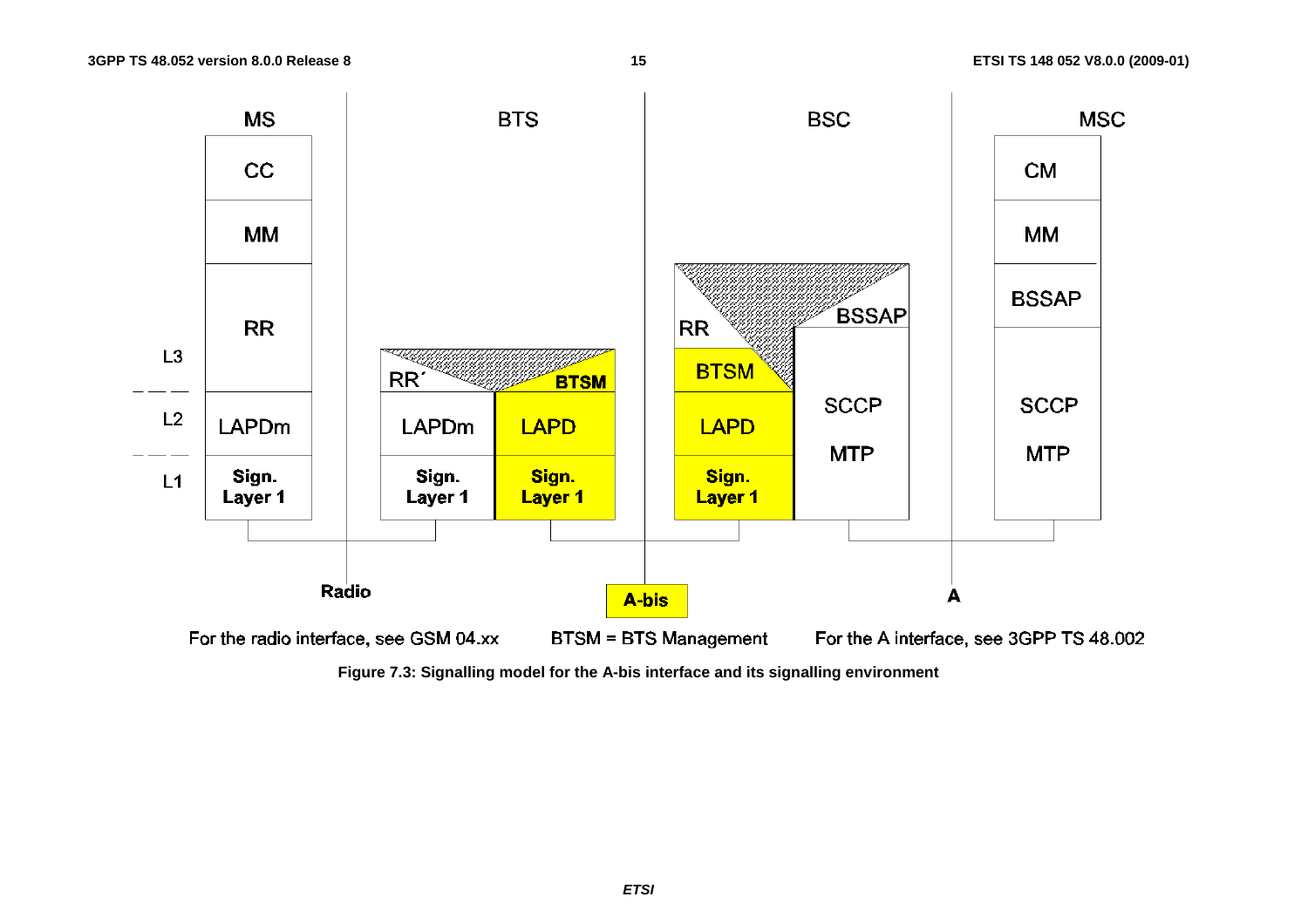

**Figure 7.4: L3 model**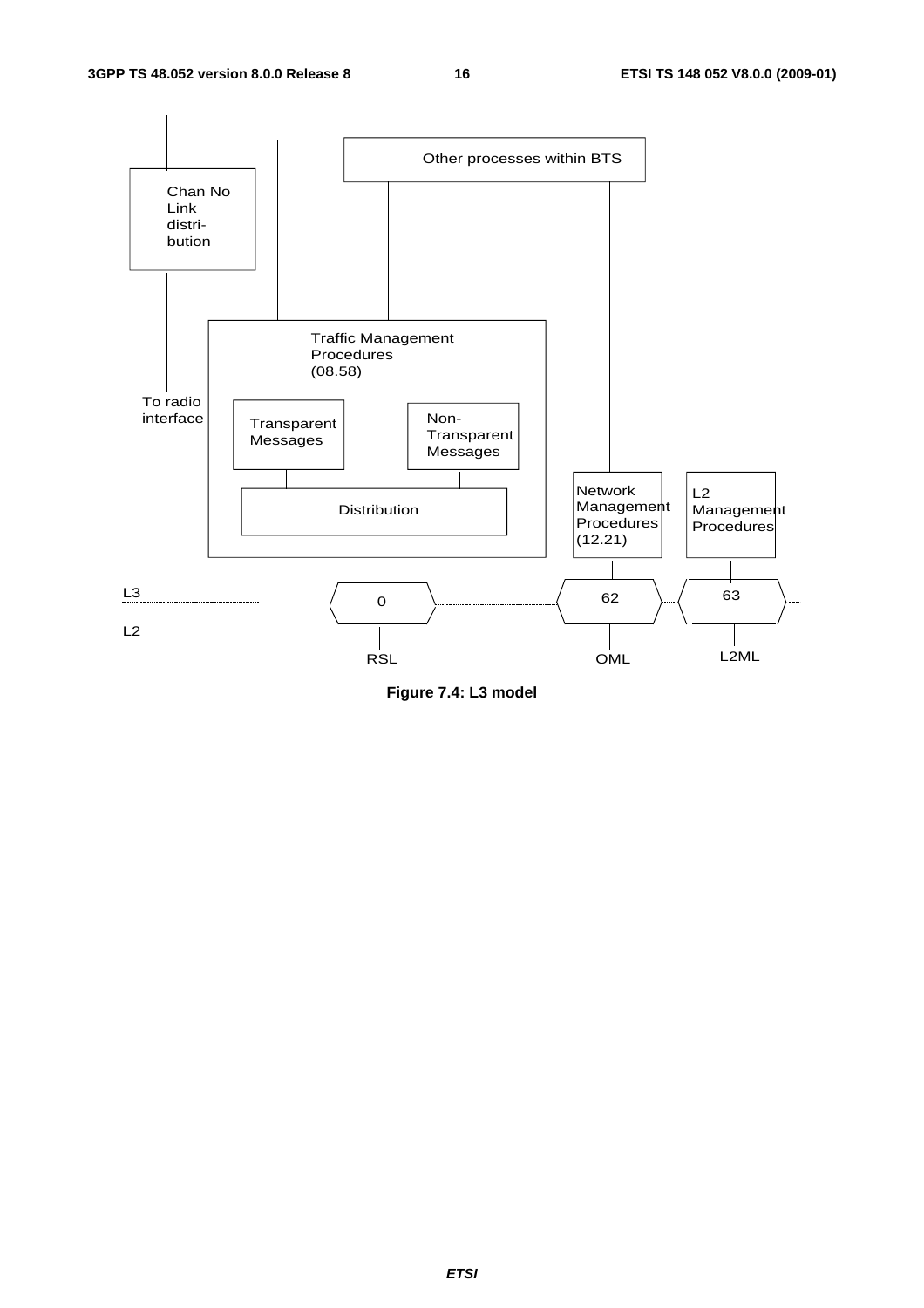### Annex A (informative): Change History

| TSG#               | <b>TSG Doc.</b> | . I CR I Rev | <b>Subiect/Comment</b>                | New    |
|--------------------|-----------------|--------------|---------------------------------------|--------|
| <b>Dec</b><br>2008 |                 |              | Rel-8 version created based on y7.0.0 | 18.0.0 |